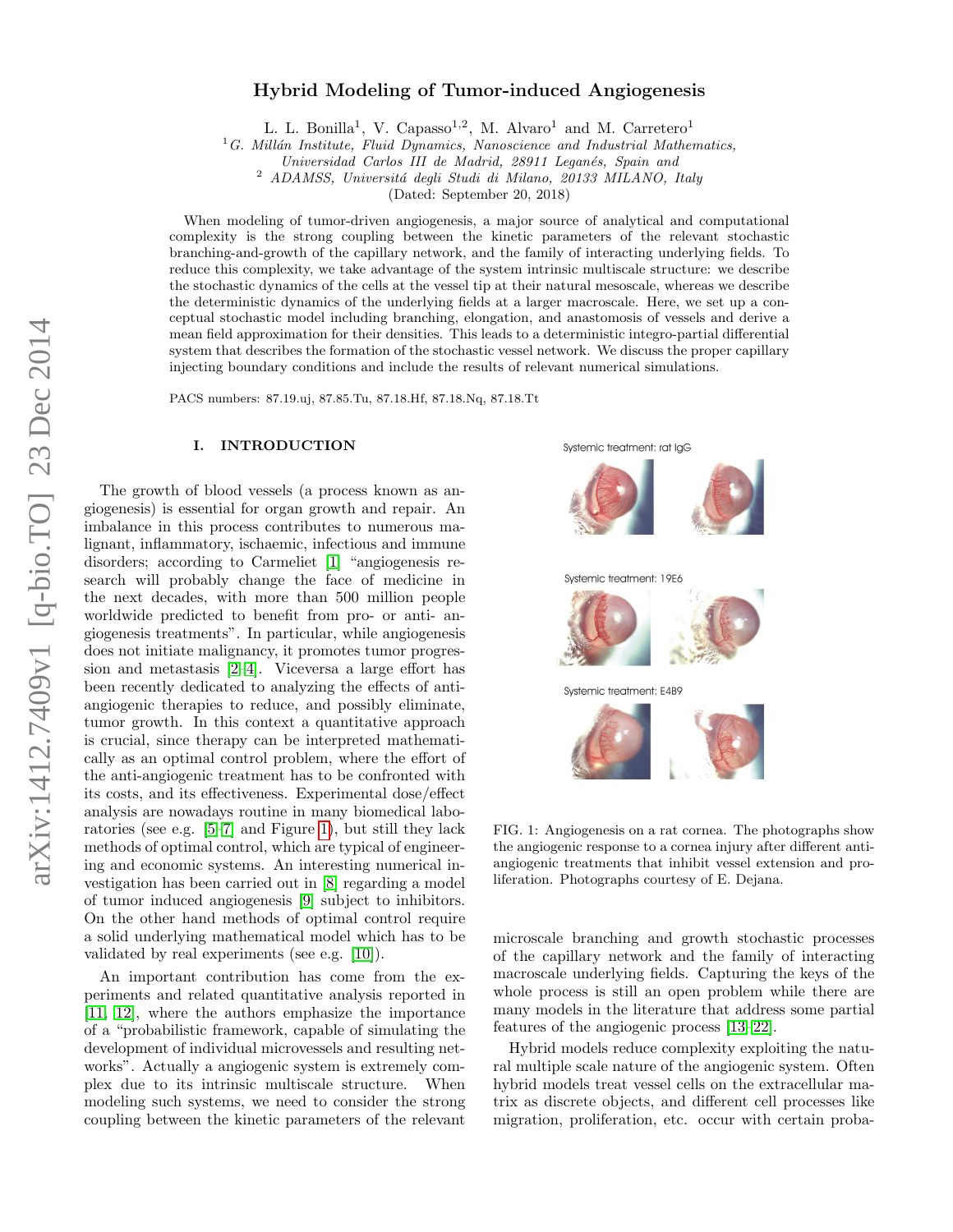bilities. The latter depend on concentrations of certain chemical factors; these concentrations satisfy reactiondiffusion equations (RDEs) [\[8,](#page-10-5) [9,](#page-10-6) [13,](#page-10-10) [21\]](#page-10-12). In other approaches, the cell microscale is not treated explicitly. In a mesoscale, large compared to cell size but small compared to the macroscale of the concentrations, vessels are wires that move and grow randomly toward the tumor by chemotaxis [\[19,](#page-10-13) [23\]](#page-10-14). An important simplifying factor is that the stalk cells in a growing vessel build the capillary following the wake of the cells at the vessel tip [\[4\]](#page-10-2). Thus the idealized wire that follows a vessel tip may be assumed to comprise all previous positions of the vessel tip. In this way only the simple stochasticity of the geometric processes of birth (branching) and growth is kept. We can then focus our attention on the random evolution of tip vessels and their coupling with the underlying concentration fields that interact with them [\[19,](#page-10-13) [23\]](#page-10-14).

The RDEs for the underlying fields contain terms that depend on the spatial distribution of vascular cells. Our idea is use a mean field approximation for cell distribution so that, in the limit of large number of cells, the underlying fields become deterministic. The full multiscale mesoscopic model of angiogenesis consists of a stochastic description of vessel tips coupled to RDEs containing mean field terms that depend on the distribution of vessels. The latter are random and therefore the equations for the underlying fields are stochastic. A hybrid model consists of approximating the random RDEs by deterministic ones in which the terms depending on cell distributions are replaced by their averages. Once the governing equations of the model are established, its parameters can be estimated from data and their effect on the solution of the model ascertained. This could help assessing anti-angiogenic therapies that control vascularization. Figure [1](#page-0-0) shows the angiogenic response to injuries in a rat cornea in the presence of different drugs. If one can correlate the effect of the drugs on the parameters of the hybrid model or identify drug presence with some additional terms, optimal control of the equations may help devising the most appropriate therapies.

The importance of using an intrinsically stochastic model at the microscale to describe the generation of a realistic vessel network has been the subject of a series of papers by one of the present authors [\[24,](#page-10-15) [25\]](#page-10-16). Complementary to the direct problem of modeling an angiogenic network, the statistical problem of estimating spatial densities of fybers in a random network, has been faced in [\[26,](#page-10-17) [27\]](#page-11-0). The statistical problem has great importance for validating the direct models on the basis of images taken from experiments, such as those shown in Figure [1.](#page-0-0)

Here we are emphasizing the problems related to the mean field description of the underlying biochemical fields. In the literature there are examples of rigorous derivations of mean field equations from stochastic particle dynamics [\[28](#page-11-1)[–31\]](#page-11-2). However, to the best of the authors' knowledge, the kind of stochastic hybrid models considered here have not yet been studied and require 2

further investigation.

Here we derive the above mentioned mean field approximation from a conceptual stochastic model for the formation of the stochastic network of vessels. Using heuristic arguments, we show that the spatial distribution of the tip density satisfies a nonlinear integrodifferential evolution equation coupled with the partial differential equations for the relevant underlying fields.

We start from an extension of the mathematical model proposed in [\[19\]](#page-10-13), according to which (see e.g. [\[5,](#page-10-3) [11,](#page-10-8) [12,](#page-10-9) [14,](#page-10-18) [17\]](#page-10-19)) the endothelial cells proliferate and migrate in response to different signaling cues. The motion of endothelial cells is led by cells at the vessel tip, whereas other cells follow doggedly the tips and form the vessel. Thus we can track the motion of the vessel tips and the vessels are simply the trajectories thereof. Vessel tips move along gradients of a diffusible substance and a growth factor emitted by the tumor (tumor angiogenetic factor, TAF). Thus their motion is controlled by chemotaxis and, in addition, by haptotaxis, the directed cell movement along an adhesive gradient (here fibronectin) of a non diffusible substance. Specific biochemical mechanisms are widely described in literature (see e.g. [\[11\]](#page-10-8)).

Two additional mechanisms are responsible for the formation of the vessel network: tip branching (here assumed to occur only at existing tips for the sake of simplicity) and anastomosis that occurs whenever a tip runs into another existing vessel, merges with it and stops moving. Both mechanisms are intrinsically random. Tip branching is a birth process driven by the underlying fields mentioned above. In this paper, we have included a model of anastomosis as a death process of a tip that encounters an existing vessel and is therefore coupled with the density of the vessel network. This is a significant improvement with respect to the previous work [\[19\]](#page-10-13).

We have derived formally the mean field equation for the spatial density of tips, which is a function of tip location and velocity. This equation is a parabolic integrodifferential equation of Fokker-Planck type having a source term and a noninvertible diffusion matrix: it is second order in the derivatives with respect to the velocities and first order in the derivatives with respect to the position coordinates. Together with the mean field equations for the underlying fields, we have thus found an independent integrodifferential system whose solution will provide the required (now deterministic) parameters which drive the stochastic system for the tips, eventually leading to the stochastic vessel network, at the microscale. These arguments confirm the need by itself of an accurate analysis of the mean field approximation of the underlying fields.

The main scope of this paper is to establish an adequate initial-boundary value problem (IBVP) for the integrodifferential system. Due to the peculiar structure thereof, the choice of boundary conditions is crucial. In this paper, we introduce novel boundary conditions based on the physical situation we model and also on related ideas used to describe the injection of electric charge through contacts of semiconductor devices [\[32](#page-11-3)[–34\]](#page-11-4). We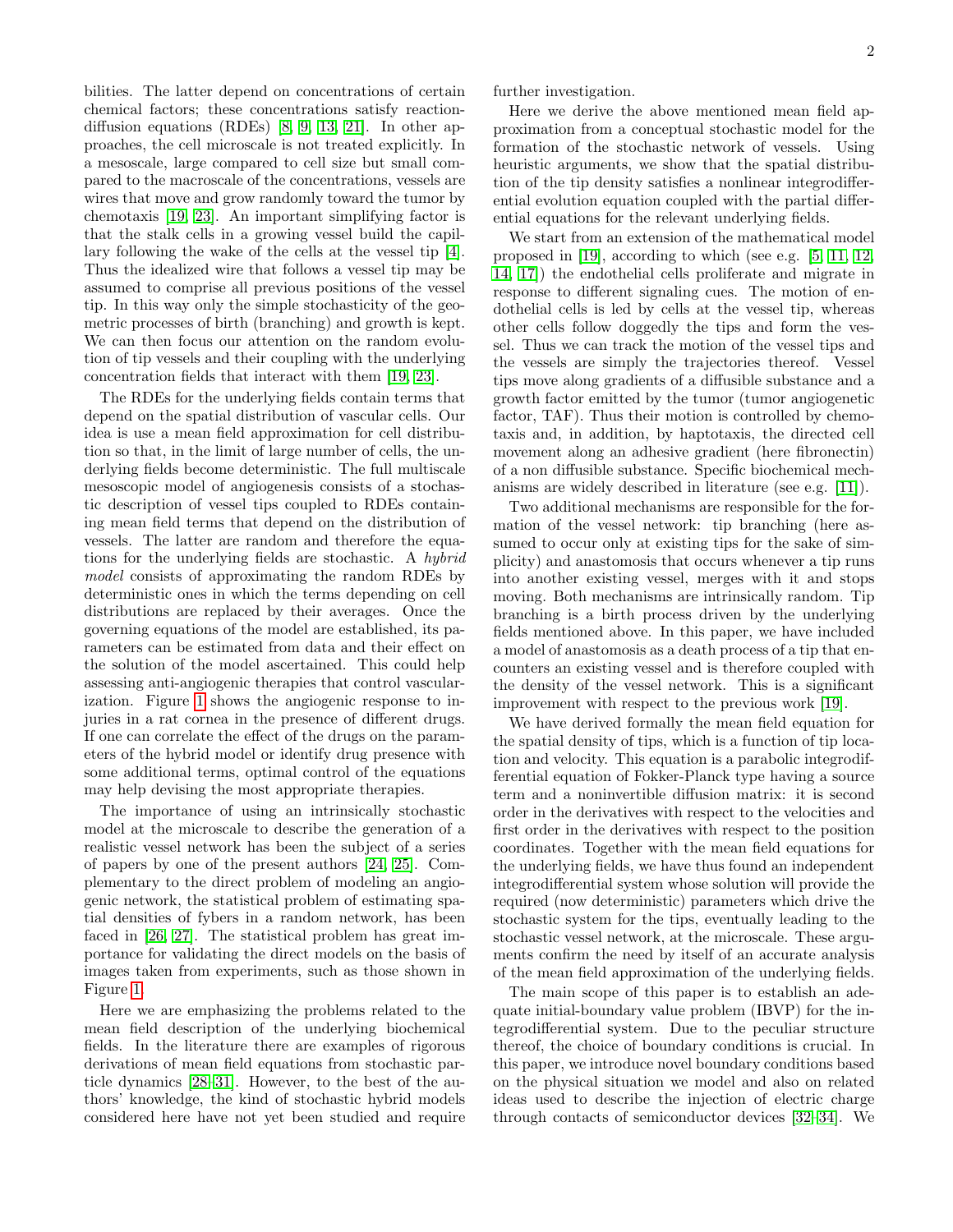do not study here whether the IBVP is well-posed; see [\[35\]](#page-11-5). Instead, we have explored its qualitative behavior by numerically solving the IBVP for TAF concentration and tip density. These numerical solutions confirm what is expected from the model.

The rest of the paper is as follows. Section [II](#page-2-0) describes how our stochastic model treats vessel branching, extension and anastomosis. We derive the equation of Fokker-Planck type for the density of vessel tips and the TAF RDE in Section [III.](#page-2-1) The appropriate boundary and initial conditions are proposed and discussed in Section [IV.](#page-4-0) Numerical results for the nondimensional version of the equations are reported in Section [V](#page-5-0) whereas section [VI](#page-7-0) contains our conclusions. Appendix [A](#page-8-0) is devoted to mathematical details that are used to derive the Fokker-Planck type equation.

# <span id="page-2-0"></span>II. THE MATHEMATICAL MODEL

Based on the above discussion, the main features of the process of formation of a tumor-driven vessel network are (see [\[14,](#page-10-18) [19,](#page-10-13) [36\]](#page-11-6))

- i) vessel branching;
- ii) vessel extension;
- iii) chemotaxis in response to a generic tumor angiogenetic factor (TAF), released by tumor cells;
- iv) haptotatic migration in response to fibronectin gradient, emerging from the extracellular matrix and through degradation and production by endothelial cells themselves;
- v) anastomosis, when a capillary tip meets an existing vessel.

Let  $N_0$  denote the initial number of tips,  $N(t)$  the numbers of tips at time t,  $\mathbf{X}^i(t)$  the location of the i-th tip at time t, and  $\mathbf{v}^k(t)$  its velocity. We model sprout extension by tracking the trajectory of individual capillary tips.

#### 1. Tip branching

We assume that vessels branch out of moving tips and ignore branching from mature vessels. A tip  $i$  is born at a random time  $T<sup>i</sup>$  and disappears at a later random time  $\Theta^i$ , either by reaching the tumor or by anastomosis (see later). We assume that the probability that a tip branches from one of the existing ones during an infinitesimal time interval  $(t, t + dt)$  is

$$
\sum_{i=1}^{N(t)} \alpha(C(t, \mathbf{X}^i(t))) dt,
$$
\n(1)

where  $\alpha(C)$  is a non-negative function of the TAFs concentration  $C(t, \mathbf{x})$ . For example, we may take

$$
\alpha(C) = \alpha_1 \frac{C}{C_R + C},\tag{2}
$$

where  $C_R$  is a reference density parameter [\[19\]](#page-10-13). The evolution equation for  $C(t, x)$  will be given later. As a technical simplification, we will further assume that whenever a tip located in x branches, the initial value of the state of the new tip is  $(\mathbf{X}^{N(t)+1}, \mathbf{v}^{N(t)+1}) = (\mathbf{x}, \mathbf{v}_0)$ , where  $\mathbf{v}_0$ is a non random velocity.

#### 2. Vessel extension

Vessel extension is described by the Langevin equations

<span id="page-2-2"></span>
$$
d\mathbf{X}^{k}(t) = \mathbf{v}^{k}(t) dt
$$
  
\n
$$
d\mathbf{v}^{k}(t) = [-k \mathbf{v}^{k}(t) + \mathbf{F}(C(t, \mathbf{X}^{k}(t)))]dt
$$
  
\n
$$
+ \sigma d\mathbf{W}^{k}(t),
$$
\n(3)

(for  $t > T^k$ , the random time at which the k<sup>th</sup> tip appears). Besides the friction force, there is a force due to the underlying TAF field  $C(t, \mathbf{x})$  [\[14,](#page-10-18) [18\]](#page-10-20):

$$
\mathbf{F}(C) = \frac{d_1}{(1 + \gamma_1 C)^q} \nabla_x C.
$$
 (4)

We are ignoring other processes such as production and degradation of other fields such as fibronectin and matrix degrading enzyme (MDE) that further complicate the model.

#### 3. Anastomosis

When a vessel tip meets an existing vessel it joins it at that point and time and it stops moving. This death process is called tip-vessel anastomosis.

# <span id="page-2-1"></span>III. THE EVOLUTION OF THE EMPIRICAL MEASURES ASSOCIATED WITH THE TIP PROCESS.

Let us now derive the governing equations of the model. We shall first ignore branching and consider only vessel extension given by [\(3\)](#page-2-2). Later we will consider the effects of tip branching and anastomosis.

a. Vessel extension. Let  $g(x, v)$  be a smooth test function. By Ito's formula (see p. 93 of [\[37\]](#page-11-7) or p. 252 of [\[38\]](#page-11-8)), we get from [\(3\)](#page-2-2),

$$
dg(\mathbf{X}^{k}(s), \mathbf{v}^{k}(s)) = \mathbf{v}^{k}(s) \cdot \nabla_{x} g(\mathbf{X}^{k}(s), \mathbf{v}^{k}(s)) ds + [\mathbf{F}(C(s, \mathbf{X}^{k}(s))) - k\mathbf{v}^{k}(s)] \cdot \nabla_{v} g(\mathbf{X}^{k}(s), \mathbf{v}^{k}(s)) ds + \frac{\sigma^{2}}{2} \Delta_{v} g(\mathbf{X}^{k}(s), \mathbf{v}^{k}(s)) ds + \nabla_{v} g(\mathbf{X}^{k}(s), \mathbf{v}^{k}(s)) \cdot d\mathbf{W}^{k}(s).
$$
 (5)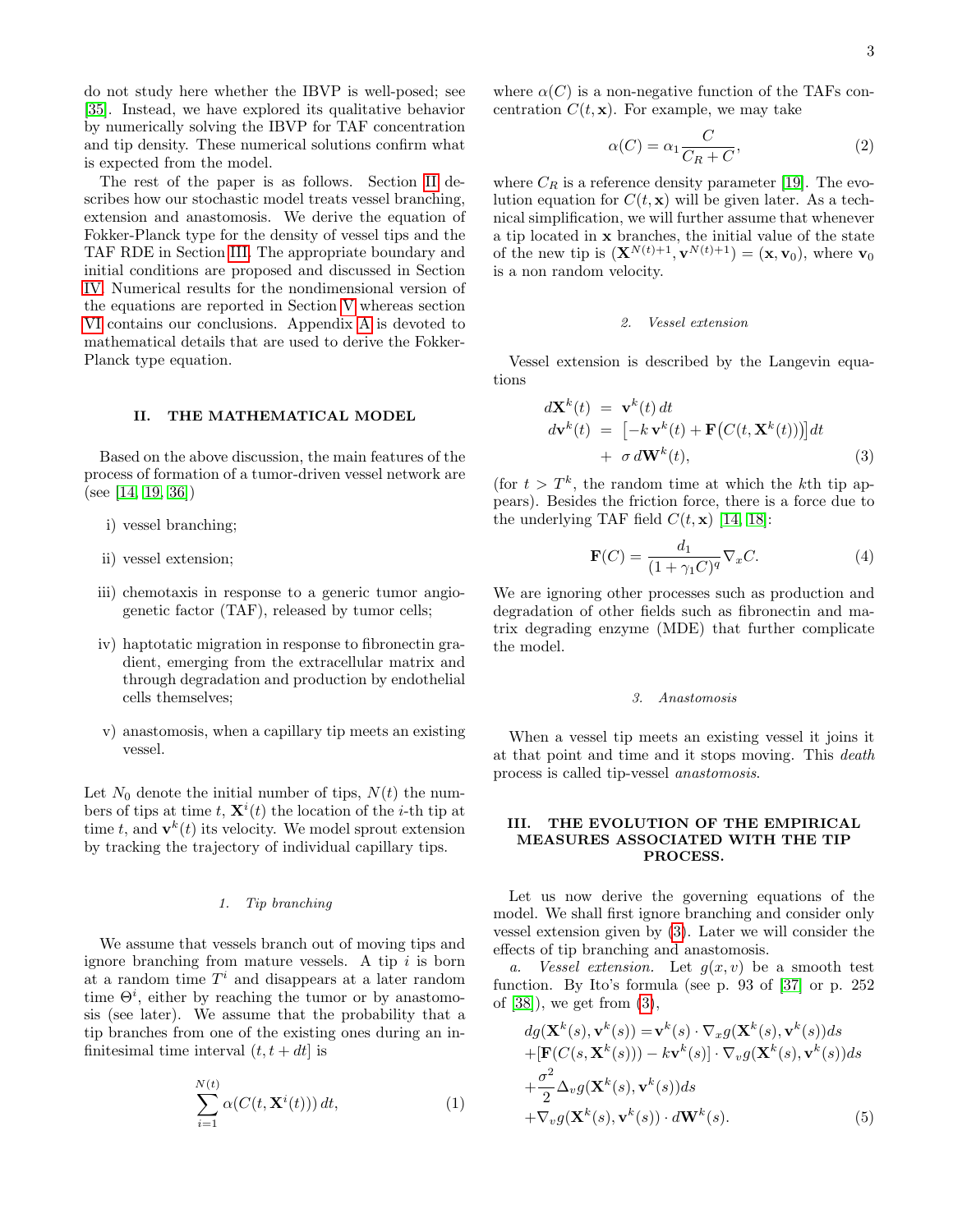We now assume that  $N$  is a fixed positive parameter of the same order as the number of tips  $N(t)$  that may be counted during an experiment. Using now

$$
g(\mathbf{X}^k(t), \mathbf{v}^k(t)) = g(\mathbf{X}^k(0), \mathbf{v}^k(0)) + \int_0^t dg(\mathbf{X}^k(s), \mathbf{v}^k(s)),
$$

we deduce

<span id="page-3-0"></span>
$$
\frac{1}{N} \sum_{k=1}^{N(t)} g(\mathbf{X}^{k}(t), \mathbf{v}^{k}(t)) = \frac{1}{N} \sum_{k=1}^{N(t)} g(\mathbf{X}^{k}(0), \mathbf{v}^{k}(0)) \n+ \int_{0}^{t} \frac{1}{N} \sum_{k=1}^{N(s)} \mathbf{v}^{k}(s) \cdot \nabla_{x} g(\mathbf{X}^{k}(s), \mathbf{v}^{k}(s)) ds \n+ \int_{0}^{t} \frac{1}{N} \sum_{k=1}^{N(s)} [\mathbf{F}(C(\mathbf{X}^{k}(s))) - k\mathbf{v}^{k}(s)] \n\cdot \nabla_{v} g(\mathbf{X}^{k}(s), \mathbf{v}^{k}(s)) ds \n+ \frac{\sigma^{2}}{2} \int_{0}^{t} \frac{1}{N} \sum_{k=1}^{N(s)} \Delta_{v} g(\mathbf{X}^{k}(s), \mathbf{v}^{k}(s)) ds + \tilde{M}_{1,N}(t), (6)
$$

where

<span id="page-3-3"></span>
$$
\tilde{M}_{1,N}(t) = \int_0^t \frac{1}{N} \sum_{k=1}^{N(s)} \nabla_v g(\mathbf{X}^k(s), \mathbf{v}^k(s)) \cdot d\mathbf{W}^k(s), \tag{7}
$$

is a zero mean martingale with  $\tilde{M}_{1,N}(t) \to 0$  as  $N \to \infty$ ; see p. 185 of [\[38\]](#page-11-8). In the limit as  $N \to \infty$ , we may write

$$
\frac{1}{N} \sum_{k=1}^{N(t)} g(\mathbf{X}^k(t), \mathbf{v}^k(t)) \sim \int g(\mathbf{x}, \mathbf{v}) p(t, \mathbf{x}, \mathbf{v}) d\mathbf{x} d\mathbf{v}, \quad (8)
$$

where  $p(t, \mathbf{x}, \mathbf{v})$  is the tip density at time t. Then Eq. [\(6\)](#page-3-0) can be written as

<span id="page-3-2"></span>
$$
\int g(\mathbf{x}, \mathbf{v}) p(t, \mathbf{x}, \mathbf{v}) d\mathbf{x} d\mathbf{v} = \int g(\mathbf{x}, \mathbf{v}) p(0, \mathbf{x}, \mathbf{v}) d\mathbf{x} d\mathbf{v} \n+ \int_0^t \int p(s, \mathbf{x}, \mathbf{v}) \mathbf{v} \cdot \nabla_x g(\mathbf{x}, \mathbf{v}) d\mathbf{x} d\mathbf{v} ds \n+ \int_0^t \int p(s, \mathbf{x}, \mathbf{v}) [\mathbf{F}(C(s, \mathbf{x})) - k\mathbf{v}] \cdot \nabla_v g(\mathbf{x}, \mathbf{v}) d\mathbf{x} d\mathbf{v} ds \n+ \int_0^t \int \frac{\sigma^2}{2} p(s, \mathbf{x}, \mathbf{v}) \Delta_v g(\mathbf{x}, \mathbf{v}) d\mathbf{x} d\mathbf{v} ds.
$$
\n(9)

Integrating by parts this equation and time differentiating the result, we obtain the Fokker-Planck equation for  $p$ :

$$
\frac{\partial}{\partial t}p(t, \mathbf{x}, \mathbf{v}) = -\mathbf{v} \cdot \nabla_x p(t, \mathbf{x}, \mathbf{v}) \n- \nabla_v \cdot \left[ \mathbf{F}(C(t, \mathbf{x})) - k\mathbf{v} \right] p(t, \mathbf{x}, \mathbf{v}) \n+ \frac{\sigma^2}{2} \Delta_v p(t, \mathbf{x}, \mathbf{v}).
$$
\n(10)

b. Vessel extension, tip branching and anastomosis. Tip branching and anastomosis contribute source and sink terms to the limiting equation for the tip density, as indicated in Appendix [A.](#page-8-0) The resulting equation is

<span id="page-3-1"></span>
$$
\frac{\partial}{\partial t}p(t, \mathbf{x}, \mathbf{v}) = \frac{\alpha_1 C(t, \mathbf{x})}{C_R + C(t, \mathbf{x})} p(t, \mathbf{x}, \mathbf{v}) \delta(\mathbf{v} - \mathbf{v}_0) - \gamma p(t, \mathbf{x}, \mathbf{v}) \int_0^t \tilde{p}(s, \mathbf{x}) ds - \mathbf{v} \cdot \nabla_x p(t, \mathbf{x}, \mathbf{v}) + k \nabla_v \cdot (\mathbf{v} p(t, \mathbf{x}, \mathbf{v})) - d_1 \nabla_v \cdot \left[ \frac{\nabla C(t, \mathbf{x})}{[1 + \gamma_1 C(t, \mathbf{x})]^q} p(t, \mathbf{x}, \mathbf{v}) \right] + \frac{\sigma^2}{2} \Delta_v p(t, \mathbf{x}, \mathbf{v}),\tag{11}
$$

where

<span id="page-3-4"></span>
$$
\tilde{p}(t, \mathbf{x}) = \int p(t, \mathbf{x}, \mathbf{v}') d\mathbf{v}',\tag{12}
$$

is the marginal density of  $p(t, \mathbf{x}, \mathbf{v})$ .

Tip branching contributes the first term in the right hand side (RHS) of [\(11\)](#page-3-1). It is a birth term,  $r_b(t)p$ , with rate  $r_b(t)$  proportional to the probability that a new branch be created at the interval  $(t, t + dt)$  and to  $\delta(\mathbf{v}-\mathbf{v}_0)$ . The delta function recalls that new branches are created with velocity  $\mathbf{v}_0$ . Anastomosis occurs when a vessel tip meets a component of the vessel network that has been formed during previous times  $0 < s < t$ . It contributes the second term in the RHS of [\(11\)](#page-3-1). It is a death

term  $r_d(t)$  p, with rate proportional to the density of the vessel network, which is the integral of the marginal density up to time t. To further understand this, consider that the moving tip meets the past trajectory of a different tip at time t in  $(x, x + dx)$ . Let the time interval at which the other tip was in  $(\mathbf{x}, \mathbf{x} + d\mathbf{x})$  be  $(s, s + ds)$ . Clearly the destruction rate should be proportional to  $\tilde{p}(s, x)$  ds provided we want to consider all possible tips with any velocities. Addition over all past times produces the overall death term. More formal mathematical arguments are given in Appendix [A.](#page-8-0)

In appropriate limits, we may derive an integrodifferential equation for  $\tilde{p}(t, x)$  from Eq. [\(11\)](#page-3-1). See e.g., [\[32](#page-11-3)[–34\]](#page-11-4)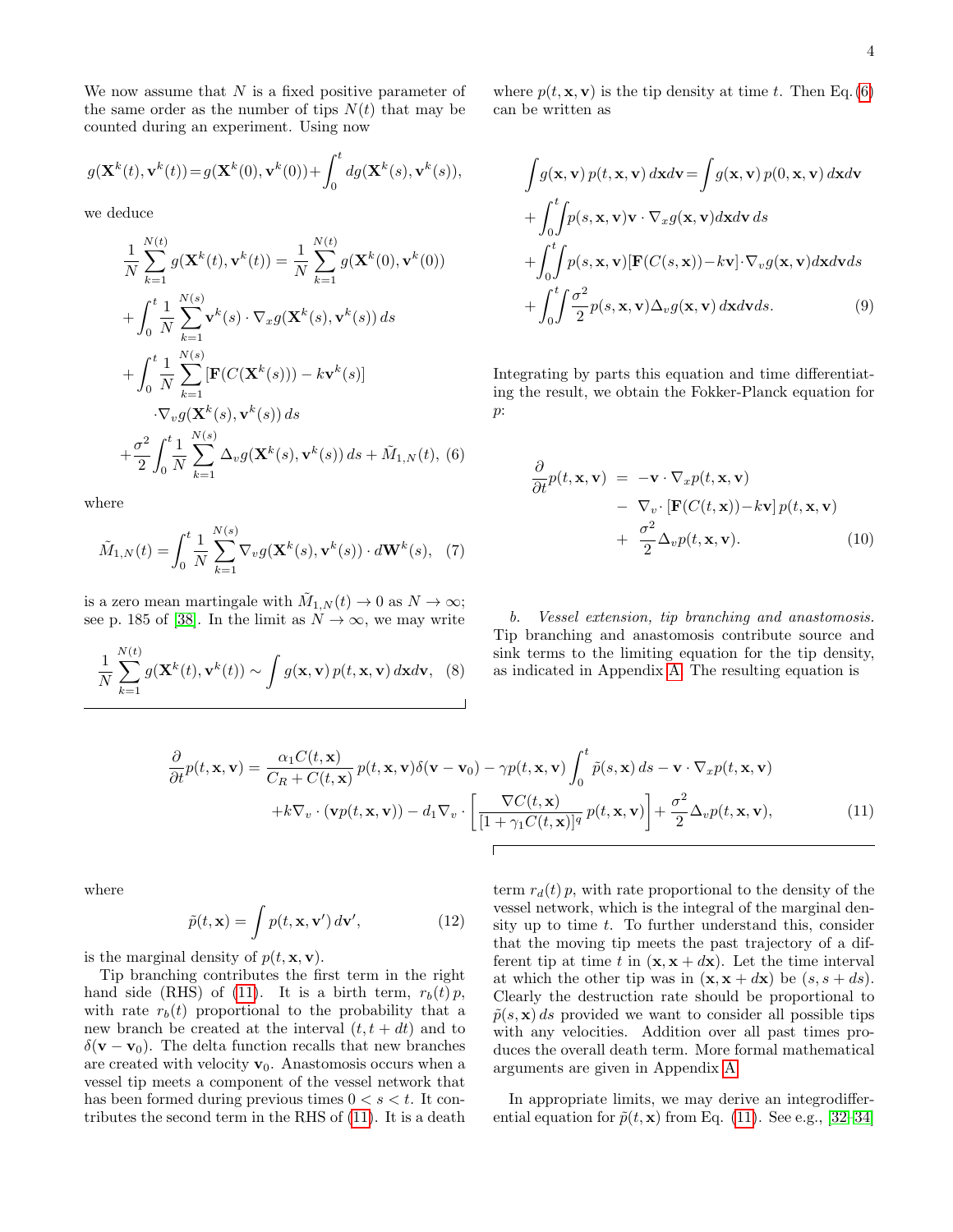for Chapman-Enskog derivations of similar balance equations describing nano devices. The balance equation for  $\tilde{p}(t, \mathbf{x})$  will be nonlocal in time, thereby differing from balance equations for vessel densities postulated in the literature [\[13–](#page-10-10)[15,](#page-10-21) [18\]](#page-10-20).

c. Approximation of the underlying field. TAF diffuses and decreases where endothelial cells are present. Assuming that TAF consumption is only due to the new endothelial cells at the tips, the consumption is proportional to the velocity  $\mathbf{v}_i$  of the tip  $i$   $(i = 1, \ldots, N(t))$  in a region of infinitesimal radius about it. Then we have

$$
\frac{\partial}{\partial t}C(t, \mathbf{x}) = d_2 \Delta_x C(t, \mathbf{x})
$$

$$
- \eta C(t, \mathbf{x}) \left| \frac{1}{N} \sum_{i=1}^{N(t)} \mathbf{v}_i(t) \delta_N(\mathbf{x} - \mathbf{X}^i(t)) \right| (13)
$$

Here  $\delta_N(x)$  is a regularized smooth delta function (e.g., a Gaussian) that becomes  $\delta(x)$  in the limit as  $N \to \infty$ . In this limit, the mean field term in this equation becomes the length of the tip flux and we obtain the following deterministic equation

<span id="page-4-1"></span>
$$
\frac{\partial}{\partial t}C(t, \mathbf{x}) = d_2 \Delta_x C(t, \mathbf{x}) - \eta C(t, \mathbf{x}) |\mathbf{j}(t, \mathbf{x})|, \qquad (14)
$$

where  $\mathbf{j}(t, \mathbf{x})$  is the current density (flux) vector at any point **x** and any time  $t \geq 0$ 

<span id="page-4-2"></span>
$$
\mathbf{j}(t, \mathbf{x}) = \int \mathbf{v}' p(t, \mathbf{x}, \mathbf{v}') d\mathbf{v}'. \tag{15}
$$

The TAF production due to the tumor will be incorporated through a fixed flux boundary condition for [\(14\)](#page-4-1).

#### <span id="page-4-0"></span>IV. BOUNDARY AND INITIAL CONDITIONS

The system of equations [\(11\)](#page-3-1), [\(14\)](#page-4-1) requires suitable initial and boundary conditions. We shall consider that angiogenesis occurs in two space dimensions.

Let  $\mathbf{x} = (x, y)$  and  $\mathbf{v} = (v, w)$ . As said in the introduction, the tumor releases chemicals that attract blood vessels from a primary blood vessel towards it. A simple set up is to consider a two dimensional strip  $\Omega = [\hat{0}, L] \times \mathbb{R} \subset \mathbb{R}^2$  whose left boundary  $\Omega_0 = (0, y),$  $y \in \mathbb{R}$ , is a mature existing vessel (from which new vessels may sprout), whereas the right boundary  $\Omega_L = (L, y)$ ,  $y \in \mathbb{R}$ , represents the tumor which is a source of the TAF C. Let  $c_1(t, y)$  be the TAF flux emitted by the tumor at  $x = L$ . Appropriate boundary conditions for the underlying field C that satisfies a parabolic equation are the Neumann conditions:

<span id="page-4-4"></span>
$$
\frac{\partial}{\partial n}C(t,0,y) = 0, \quad \frac{\partial}{\partial n}C(t,L,y) = \frac{c_1(y)}{d_2}, \quad (16)
$$

The boundary conditions for Equation [\(11\)](#page-3-1) should convey the idea that the vessel tips are issued at  $x = 0$ , move and branch out more and more as x changes from  $x = 0$ to  $x = L$ , and reach the tumor at the latter boundary. Except for the source term, Equation [\(11\)](#page-3-1) is a typical Fokker Planck parabolic equation having a noninvertible diffusion matrix: it has second order partial derivatives of p with respect to the velocity but only first order partial derivatives with respect to position. Then we should impose

$$
p(t, \mathbf{x}, \mathbf{v}) \to 0 \text{ as } |\mathbf{v}| \to \infty,
$$
 (17)

but we cannot have proper Dirichlet or Neumann boundary conditions at  $\Omega_0$  and  $\Omega_L$  as Equation [\(11\)](#page-3-1) is only first order in the position coordinates. As it happens with the "one-half boundary conditions" for Boltzmann type equations (which are also first order in position), we should know p at the boundaries  $\Omega_0$  and  $\Omega_L$  for vessel tips entering  $\Omega$  (**v** · **n** < 0) in terms of p for vessel tips leaving  $\Omega$  (**v**·**n** > 0). Here **n**(**x**) is the unit vector normal to the boundary at a point  $\mathbf{x} \in \partial\Omega$  and pointing outside the region  $\Omega$ .

To ascertain the proper boundary conditions at  $\Omega_0$  and  $\Omega_L$ , we get a clue from problems of charge transport in semiconductor devices in which charge is injected at some boundaries and it is collected at others [\[32\]](#page-11-3). The key idea is that boundary conditions for  $p$  having the above mentioned form should be compatible with physically meaningful conditions for appropriate moments of  $p$  at the boundaries. In our case, it is reasonable to assume that we know the normal component of the flux [\(15\)](#page-4-2) at the boundary  $\Omega_0$  that emits tips and the marginal tip density at the tumor boundary  $\Omega_L$ :

<span id="page-4-3"></span>
$$
-\mathbf{n} \cdot \mathbf{j}(t;0,y) = j_0(t,y), \quad \tilde{p}(t,L,y) = \tilde{p}_L(t,y), \quad (18)
$$

at any time  $t \in [0, \infty)$ . As  $\mathbf{n}(\mathbf{x})$  is the unit vector normal to the boundary at a point  $\mathbf{x} \in \partial\Omega$  and pointing outside the region  $\Omega$ ,  $\mathbf{n} \cdot \mathbf{j} > 0$  (resp.  $\mathbf{n} \cdot \mathbf{j} < 0$ ) means that the flux is leaving (entering)  $Ω$ . The normal flux *entering* the left boundary is given by the vessel production

<span id="page-4-5"></span>
$$
-\frac{1}{N}\sum_{k=1}^{\infty}\int \mathbf{n}\cdot\mathbf{v}\frac{L}{|\mathbf{v}_0|}\,\alpha(C(t,x,y))\,\delta(\mathbf{x}-(0,y))\,\delta(\mathbf{v}-\mathbf{v}_0)\times\delta(\mathbf{x}-\mathbf{X}^k(t))\,\delta(\mathbf{v}-\mathbf{v}^k(t))\,d\mathbf{x}\,d\mathbf{v},
$$

where  $L$  is the distance to the tumor. In the mean field approximation, this expression becomes

$$
j_0(t, y) = \frac{v_0 L}{\sqrt{v_0^2 + w_0^2}} \alpha(C(t, 0, y)) p(t, 0, y, v_0, w_0), \quad (19)
$$

for a vector velocity  $\mathbf{v}_0 = (v_0, w_0)$ .

As far as the boundary conditions on the density  $p$ , we assume that the density of vessel tips entering  $\Omega$  is close to a local equilibrium distribution at the boundaries in such a way that the boundary conditions [\(18\)](#page-4-3) are satisfied. Particular cases of such boundary conditions exist in the literature on Boltzmann type kinetic equations for semiconductors. Cercignani et al proposed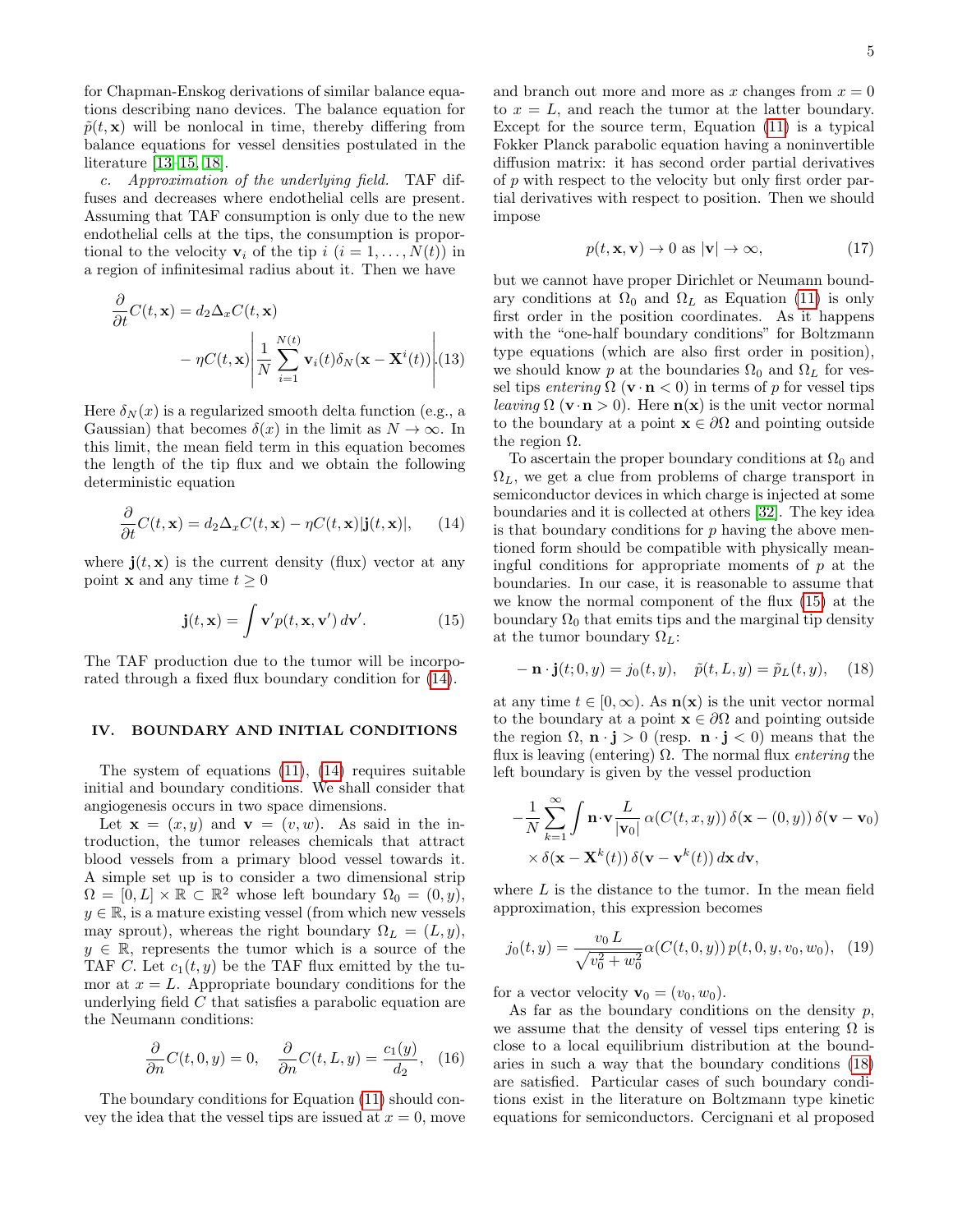charge neutrality and insulating boundary conditions for the distribution function [\[39\]](#page-11-9) (they credit a footnote in Baranger and Wilkins [\[40\]](#page-11-10) for the formulation of charge neutrality conditions). Bonilla and Grahn proposed injecting boundary conditions for a distribution function in [\[32\]](#page-11-3). The form of the local equilibrium distribution may be postulated directly based on physical assumptions (as we do in this section) or obtained from an approximation of the distribution  $p$  in some perturbative scheme [\[32–](#page-11-3)[34,](#page-11-4) [39\]](#page-11-9). To give simple examples of boundary conditions, let us assume that  $p$  is close to a Maxwellian distribution with temperature  $\sigma^2/k$  and average velocity  $\mathbf{v}_0$  at  $\Omega_0$  and  $\Omega_L$ :

<span id="page-5-1"></span>
$$
p^{+}(t, 0, y, v, w) = \frac{e^{-\frac{k|v-v_0|^2}{\sigma^2}}}{\int_0^{\infty} \int_{-\infty}^{\infty} v' e^{-\frac{k|v'-v_0|^2}{\sigma^2}} dv' dw'}
$$

$$
\times \left[ j_0(t, y) - \int_{-\infty}^0 \int_{-\infty}^{\infty} v' p^{-}(t, 0, y, v', w') dv' dw' \right],
$$

$$
p^{-}(t, L, y, v, w) = \frac{e^{-\frac{k|v-v_0|^2}{\sigma^2}}}{\int_{-\infty}^0 \int_{-\infty}^{\infty} e^{-\frac{k|v'-v_0|^2}{\sigma^2}} dv dw}
$$

$$
\times \left[ \tilde{p}(t, L, y) - \int_0^{\infty} \int_{-\infty}^{\infty} p^{+}(t, L, y, v', w') dv' dw' \right]. (20)
$$

where  $p^+ = p$  for  $v > 0$  and  $p^- = p$  for  $v < 0$ . The choice of boundary temperatures  $\sigma^2/k$  corresponds to a dominant balance of the terms  $k \nabla_v(\mathbf{v} p)$  and  $\frac{1}{2} \sigma^2 \Delta_v p$  in [\(11\)](#page-3-1). Since all new vessels are assumed to branch with velocity  $\mathbf{v}_0$ , it is reasonable to assume that they also do so when they issue from the primary blood vessel at  $x = 0$ . Thus we assume that the average velocity at  $x = 0$  is also  $\mathbf{v}_0$ .

We may notice that [\(20\)](#page-5-1) implies

$$
\int_0^\infty \int_{-\infty}^\infty v p^+(t, 0, y, v, w) dv dw
$$
  
= 
$$
\int_0^\infty \int_{-\infty}^\infty \frac{v e^{-\frac{k|\mathbf{v}-\mathbf{v}_0|^2}{\sigma^2}}}{\int_0^\infty \int_{-\infty}^\infty dv' dw' v' e^{-\frac{k|\mathbf{v}'-\mathbf{v}_0|^2}{\sigma^2}}}
$$
  

$$
\times \left[ j_0(t, y) \right]
$$

$$
- \int_{-\infty}^0 \int_{-\infty}^\infty v' p^-(t, 0, y, v', w') dv' dw' \right] dv dw
$$
  
= 
$$
j_0(t, y) - \int_{-\infty}^0 \int_{-\infty}^\infty v p^-(t, 0, y, v, w) dv dw, (21)
$$

which is coherent with [\(15\)](#page-4-2) and [\(18\)](#page-4-3).

Let us now assume that the two dimensional domain is a circular crown of radii  $r_0 < r < r_1$  centred at the origin. We may assume that the outer boundary  $|\mathbf{x}| = r_1$ describes a mature existing vessel, from which new vessels may sprout, while the inner boundary  $|\mathbf{x}| = r_0$  describes the tumor, i.e. a source of the TAF C. Boundary conditions for C are similar to [\(16\)](#page-4-4) with radial derivatives at  $r = r_1$  and  $r = r_0$  as normal derivatives replacing

those at  $x = 0$  and  $x = L$ , respectively. As in the case of the rectangular domain, we assume that we know the radial component of the current density vector entering the outer boundary,

$$
j_r(t, r_1, \theta) = j_1(t, \theta)
$$
  
=  $v_{r0} \alpha(C(t, r_1, \theta)) p(t, r_1, \theta, v_{r0}, v_{\theta 0}), (22)$ 

for a vector velocity of radial and angular components  $v_{r0}$  and  $v_{\theta 0}$ , respectively. The marginal density at the inner boundary (the tumor)  $\tilde{p}(t, r_0, \theta) = \tilde{p}_0(t, \theta)$ . Then the boundary conditions for p are

$$
p^{+}(t, r_{1}, \theta, v_{r}, v_{\theta}) = \frac{e^{-\frac{k|v-v_{0}|^{2}}{\sigma^{2}}}}{\int_{0}^{\infty} \int_{-\frac{\pi}{2}}^{\frac{\pi}{2}} e^{-\frac{k|v-v_{0}|^{2}}{\sigma^{2}}} v_{r}^{2} dv_{r} dv_{\theta}} \times \left[ j_{1}(t, \theta) - \int_{0}^{\infty} \int_{\frac{\pi}{2}}^{\frac{3\pi}{2}} v_{r}^{2} p^{-}(t, r_{1}, \theta, v_{r}, v_{\theta}) dv_{r} dv_{\theta} \right],
$$

$$
p^{-}(t, r_{0}, \theta, v_{r}, v_{\theta}) = \frac{e^{-\frac{k|v-v_{0}|^{2}}{\sigma^{2}}}}{\int_{0}^{\infty} \int_{\frac{\pi}{2}}^{\frac{3\pi}{2}} v_{r} e^{-\frac{k|v-v_{0}|^{2}}{\sigma^{2}}} dv_{r} dv_{\theta}} \times \left[ \tilde{p}_{0}(t, \theta) - \int_{0}^{\infty} \int_{-\frac{\pi}{2}}^{\frac{\pi}{2}} p^{+}(t, r_{0}, \theta, v_{r}, v_{\theta}) v_{r} dv_{r} dv_{\theta} \right], (23)
$$

where  $v_{\theta}$  is the angle formed by **v** with the inner radial direction pointing toward the origin,  $p^+ = p$  for  $-\pi/2 <$  $v_{\theta} < \pi/2$  and  $p^{-} = p$  for  $\pi/2 < v_{\theta} < 3\pi/2$ . Note that  $\phi - \theta + v_{\theta} = \pi$  if the polar angles of the velocity and position vectors are  $\phi$  and  $\theta$ , respectively.

# <span id="page-5-0"></span>V. NUMERICAL RESULTS

The parameter values we use when solving the model are given in Table [I.](#page-6-0) The values of  $k, \sigma^2 = k\tilde{v}_0^2, d_1C_R$ and  $\tilde{v}_0 = |\mathbf{v}_0|$  have been taken from Ref. [\[12\]](#page-10-9),  $C_R$  is given in Ref. [\[11\]](#page-10-8). The tip birth rate  $\alpha_1(t, \mathbf{x})$  is the probability per area per time that a new tip appears. Stokes and Lauffenburger estimated the probability per length per time from experiments on the inflammationinduced neo-vascularization of the rat cornea [\[41\]](#page-11-11). They noted that 15 branches sprouted in 3 days from a 0.88 mm vessel [\[41\]](#page-11-11) and that half these branches could be assumed to be caused by branching and the other half by anastomosis. This gives a probability per length per time of  $1.2 \times 10^{-4} \mu m/hr$  [\[12\]](#page-10-9). Using Figures 1e and 1f in [\[41\]](#page-11-11), we have counted 18 sprouts averaging 0.88 mm growth in 4 days and 11 sprouts averaging 0.54 mm growth in 4 days, respectively. The width of the cornea sector is about 1.9 mm which yields areas of 1.7 and 1 mm<sup>2</sup> , respectively. Using Stokes and Lauffenburger's arguments, we find a probability per area per time of about  $1.12\times10^{-7}/\mu m^2/hr$  in both cases. This is  $31.1/m^2/s$ , the scale of  $\alpha_1(t, \mathbf{x})$ , which equals the coefficient  $\alpha_1$  times the scale of  $p(t, \mathbf{x}, \mathbf{v})$ . Using the value in Table [II,](#page-6-1) we obtain  $\alpha_1 = 1.538 \times 10^{-20} \text{ m}^2/\text{s}^3.$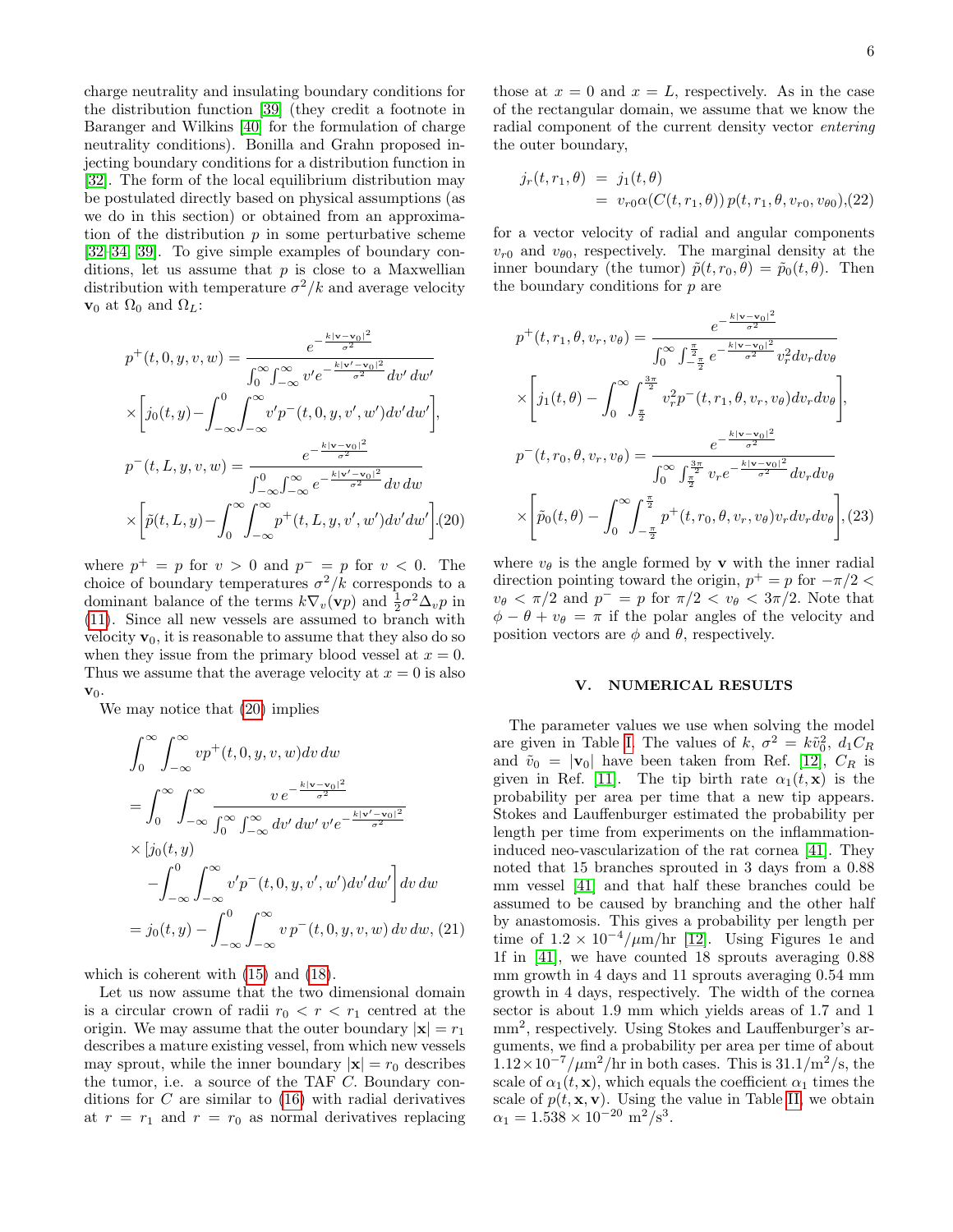|  | $\frac{1}{k}$ $\tilde{v}_0$ $\sigma^2$                                                                                                                    |  | $\alpha_1$ $d_1C_R$ $C_R$ $\eta$ |  |
|--|-----------------------------------------------------------------------------------------------------------------------------------------------------------|--|----------------------------------|--|
|  | $\ln \frac{\mu m}{hr}$ $10^{-21} \frac{m^2}{s^3}$ $10^{-20} \frac{m^2}{s^3}$ $\frac{\mu m^2}{hr^2}$ mol/m <sup>2</sup> $\mu$ m $10^{-17} \frac{m^2}{s^2}$ |  |                                  |  |
|  | 8.5 40 4.035 1.538 2400 $10^{-16}$ 4 5.82                                                                                                                 |  |                                  |  |

TABLE I: Parameters used to solve the model equations.

<span id="page-6-0"></span>

| $\mathbf x$ |               |                       |                                                                                                             |                               |                  |                           |
|-------------|---------------|-----------------------|-------------------------------------------------------------------------------------------------------------|-------------------------------|------------------|---------------------------|
|             | $\tilde{v}_0$ | $rac{L}{\tilde{v}_0}$ | $C_R$                                                                                                       | $\overline{\tilde{v}_0^2L^2}$ | $\overline{L^2}$ | $\frac{\tilde{v}_0}{L^2}$ |
|             |               |                       | mm $\mu$ m/hr hr mol/m <sup>2</sup> $10^{21} \frac{s^2}{m^4}$ $10^5 m^{-2}$ m <sup>-1</sup> s <sup>-1</sup> |                               |                  |                           |
|             | 40            |                       | $50 \t10^{-16}$                                                                                             | 2.025                         | 2.5              | 0.0028                    |

<span id="page-6-1"></span>TABLE II: Units for nondimensionalizing the model equations.

We have nondimensionalized the governing equations of our model, [\(11\)](#page-3-1) and [\(14\)](#page-4-1), according to the units in Table [II.](#page-6-1) The resulting nondimensional equations are

<span id="page-6-5"></span>
$$
\frac{\partial p}{\partial t} = \frac{AC}{1+C} p \delta(\mathbf{v} - \mathbf{v}_0) - \Gamma p \int_0^t \tilde{p}(s, \mathbf{x}) ds \n- \mathbf{v} \cdot \nabla_x p - \nabla_v \cdot \left[ \left( \frac{\delta \nabla_x C}{(1 + \Gamma_1 C)^q} - \beta \mathbf{v} \right) p \right] \n+ \frac{\beta}{2} \Delta_v p,
$$
\n(24)

$$
\frac{\partial C}{\partial t} = \kappa \Delta_x C - \chi C |\mathbf{j}|. \tag{25}
$$

The dimensionless parameters appearing in these equa-tions are defined in Table [III.](#page-6-2)  $1/\kappa$  is the diffusive Péclet number,  $\delta$  is the chemotactic responsiveness and  $\beta$  is both a dimensionless friction coefficient and a noise diffusivity.

| $\frac{d_1C_R}{\tilde{v}_0^2}$ |                | $\frac{kL}{\tilde{v}_0}$ $\frac{\alpha_1 L}{\tilde{v}_0^3}$ $\frac{\gamma}{\tilde{v}_0^2}$ $\gamma_1 C_R$ | $rac{d_2}{\tilde{v}_0 L}$ |  |
|--------------------------------|----------------|-----------------------------------------------------------------------------------------------------------|---------------------------|--|
| 1.5                            | 5.88 22.42 0.3 | $\sim$ 1                                                                                                  | 0.0045 0.002              |  |

<span id="page-6-2"></span>TABLE III: Dimensionless parameters.

We now write the boundary conditions in nondimensional form for the strip geometry  $0 < x < 1, y \in \mathbb{R}$ . The boundary conditions for C are

$$
\frac{\partial C}{\partial x}(t,0,y) = 0, \quad \frac{\partial C}{\partial x}(t,1,y) = f(y), \lim_{y \to \pm \infty} C = 0, (26)
$$

where  $f(y) = L c_1(Ly)/(C_R d_2)$  is a nondimensional flux. We have used  $c_1(y) = a e^{-y^2/b^2}$ , with  $a = 5.5 \times 10^{-27}$ mol/(m<sup>2</sup>s),  $d_2 = 10^{-13}$  m<sup>2</sup>/s, and  $b = 0.4$  mm (b is about half the assumed tumor size). The initial condition for the TAF concentration is the Gaussian

<span id="page-6-3"></span>
$$
C(0, x, y) = 1.1 C_R e^{-[(x - L)^2/c^2 + y^2/b^2]}, \qquad (27)
$$

with  $c = 3$  mm, whereas the initial vessel density is

<span id="page-6-4"></span>
$$
p(0, x, y, v, w) = \frac{2N_0}{\pi^2 l_x l_y \tilde{v}_0^2} e^{-x^2/l_x^2 - y^2/l_y^2 - |\mathbf{v} - \mathbf{v}_0|^2/\tilde{v}_0^2}, (28)
$$

 $l_y = 10l_x = 0.8$  mm, that corresponds to  $N_0 = 20$  initial vessel tips. Nondimensionalization of the initial conditions [\(27\)](#page-6-3) and [\(28\)](#page-6-4) by using Table [II](#page-6-1) is obvious. In nondimensional form, the boundary conditions  $(20)$  for p are

<span id="page-6-7"></span>
$$
p^{+}(t, 0, y, v, w) = \frac{e^{-|\mathbf{v} - \mathbf{v}_0|^2}}{\int_0^{\infty} \int_{-\infty}^{\infty} v' e^{-|\mathbf{v}' - \mathbf{v}_0|^2} dv' dw'}
$$

$$
\times \left[ j_0(t, y) - \int_{-\infty}^0 \int_{-\infty}^{\infty} v' p^{-}(t, 0, y, v', w') dv' dw' \right](29)
$$

for  $x = 0$  and  $v > 0$ ,

<span id="page-6-6"></span>
$$
p^{-}(t, 1, y, v, w) = \frac{e^{-|\mathbf{v} - \mathbf{v}_{0}|^{2}}}{\int_{-\infty}^{0} \int_{-\infty}^{\infty} e^{-|\mathbf{v}' - \mathbf{v}_{0}|^{2}} dv' dw'}
$$

$$
\times \left[ \tilde{p}(t, 1, y) - \int_{0}^{\infty} \int_{-\infty}^{\infty} p^{+}(t, 1, y, v', w') dv' dw' \right] (30)
$$

for  $x = 1$  and  $v < 0$ . Eq. [\(19\)](#page-4-5) produces the nondimensional flux  $i_0$ :

<span id="page-6-8"></span>
$$
j_0(t, y) = A v_0 \frac{C}{1 + C} p(t, 0, y, v_0, w_0)
$$
 (31)

 $(\sqrt{v_0^2 + w_0^2} = |\mathbf{v}_0|^2 = 1$  in nondimensional units).

We have solved [\(24\)](#page-6-5)-[\(30\)](#page-6-6) by an explicit finite-difference scheme, using upwind differences for positive  $v$  and  $w$  and downwind differences for negative  $v$  and  $w$ . The boundary conditions [\(29\)](#page-6-7) and [\(30\)](#page-6-6) then give the needed boundary value of  $p^{\pm}$  at one time step in terms of the value of  $p^{\mp}$ , which is known at the precedent time step. The integrals are approximated by the composite Simpson rule and  $\delta(\mathbf{v}-\mathbf{v}_0)$  in [\(24\)](#page-6-5) is approximated by a Gaussian.

The numerical solution of [\(24\)](#page-6-5)-[\(30\)](#page-6-6) depicted in Figure [2](#page-7-1) shows that vessel tips are created at  $x = 0$  and move towards the tumor at  $x = 1$  (L is 2 mm in dimensional units). The total tip number,  $N(t)$ , is the integer part of the mass,  $\int \tilde{p}(t, \mathbf{x}) d\mathbf{x}$  and it increases with time. As shown in Figure [3,](#page-7-2) the vessel tips consume TAF as they move. Figure [4](#page-8-1) indicates that the marginal tip density  $\int_{-\infty}^{\infty} \tilde{p}(t, x, y) dy$  advances as a growing pulse wave. At each fixed  $x > 0$ , the tip density is very small before new tips arrive from the left. Then TAF is consumed, new tips are created and this density increases. No new tips are created after TAF disappears but the sink term in the right side of  $(24)$  continues tip destruction:  $p$  decays and the pulse has then passed the vertical line at  $x$ .

The density plot of  $\int_0^t \tilde{p}(s, x, y) ds$  (vessel network density) in Figure [5,](#page-8-2) shows how the created tips form a growing vessel network that moves towards the tumor. The behavior of the angiogenic vessel network depends very much on the values of the dimensionless parameters in Table [III.](#page-6-2) These parameters should ideally be fit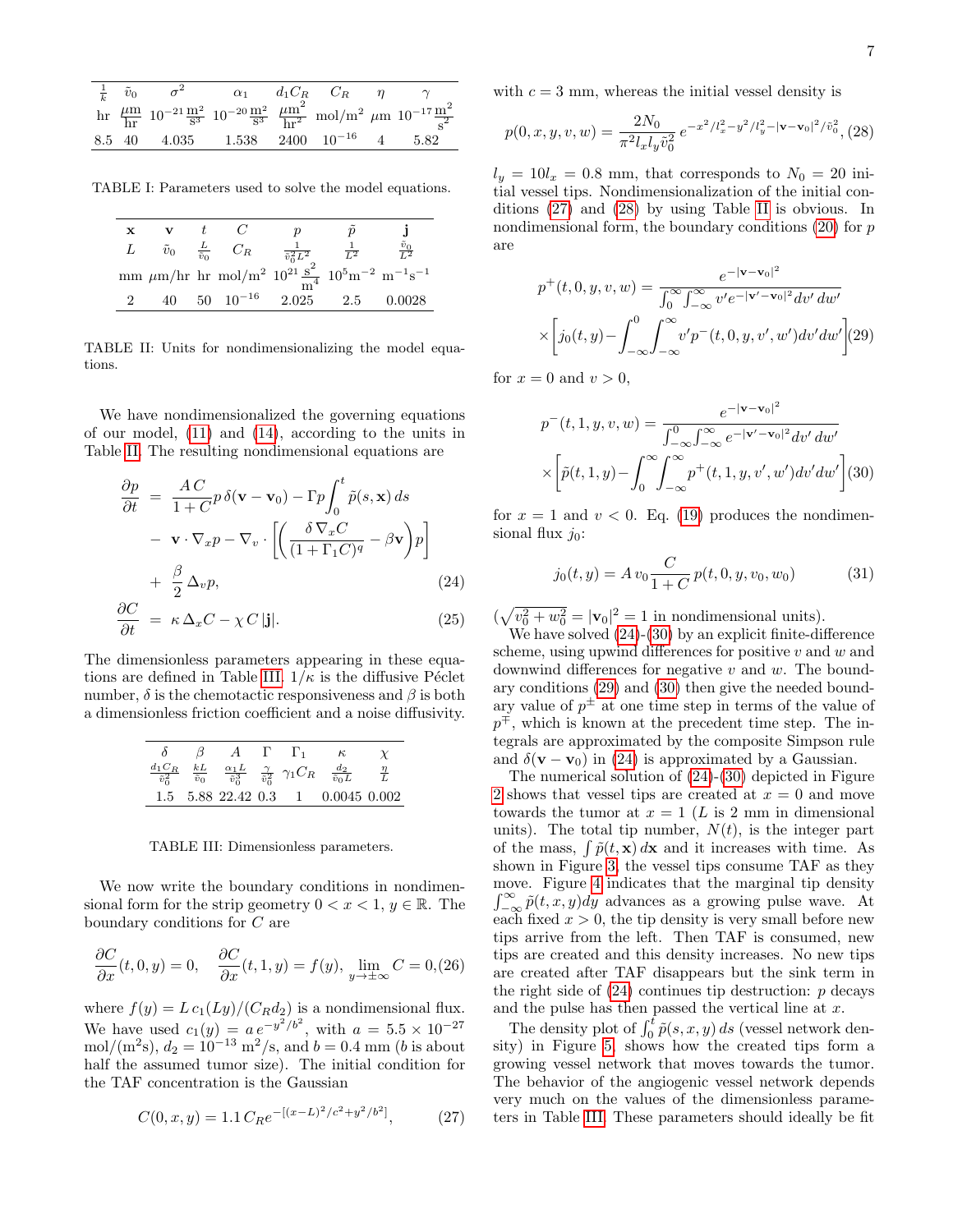



<span id="page-7-1"></span>FIG. 2: Density plot of the marginal tip density  $\tilde{p}(t, x, y)$ for different times showing how tips are created and march toward the tumor. Nondimensional parameter values are as in Table [III.](#page-6-2)

from experiments and, in this respect, a series of vessel images taken several times a day would be most helpful. From measurements in [\[11,](#page-10-8) [12\]](#page-10-9), the persistence time  $1/k$  and the velocity  $\tilde{v}_0$  (and therefore  $\beta$ ) vary appreciably depending on conditions met by endothelial cells. The friction force  $-\beta \mathbf{v}$  opposes the chemotactic force  $\delta \nabla_x C/(1+\Gamma_1 C)^q$  that drives the vessel network towards the tumor. For large values of  $\beta$  (small values of  $\nabla_x C$ ), the vessel tips stop and may even move back, so that they never arrive at the tumor. Anti-angiogenic therapies may target increasing  $\beta$  or decreasing the chemotactic force (decreasing  $\nabla_x C$  may be achieved by increasing  $c$  in  $(27)$ ). Pro-angiogenic therapies may have the opposite targets. In Fig. [4,](#page-8-1) we have also depicted the arresting effect that increasing  $\beta$  has on the vessel network. In experiments, different drugs have the effect of arresting the vessel network before it arrives at the target area and thinning it, as shown in Figure [1.](#page-0-0) We also observe that the treatments inhibit vessel proliferation near the primary vessel. This effect might be achieved by tuning the parameter A that controls vessel tip production both in [\(24\)](#page-6-5) and in the boundary condition [\(29\)](#page-6-7) through [\(31\)](#page-6-8). Smaller A results in less production of vessels. The parameters  $\Gamma$  and  $\chi$  have opposite effects to those of A.

A possible program to use our model to test antior pro-angiogenic substances could consist of the following. Firstly calibrate the model by a number of experiments. Secondly, ascertain whether drugs can be used to

<span id="page-7-2"></span>FIG. 3: Density plot of the TAF concentration  $C(t, x, y)/C_R$ for different times showing how tips consume TAF in their march towards the tumor. Nondimensional parameter values are as in Table [III.](#page-6-2)

tune parameters of the model and to attain anti- or proangiogenic effects. Finally solve numerically the model equations, obtain and test predictions thereof by measuring TAF concentration and marginal vessel density. The latter could be ascertained from images of the network at successive times such as those in Figure [1.](#page-0-0) Of course, there are several simplistic features in the model that may need to be reconsidered. Obvious ones are that there is an additional haptotactic force driving vessels toward the tumor [\[19\]](#page-10-13). Blood perfusion in newly formed vessels needs to be considered and the effect of vessel retraction due to low blood circulation included in the model. This latter issue could be included along the lines of Ref. [\[18\]](#page-10-20).

# <span id="page-7-0"></span>VI. CONCLUSIONS

We have derived equations for the density of vessel tips and for the TAF density during tumor-driven angiogenesis on the basis of a hybrid model. In this model, the tips undergo a stochastic process of tip branching, vessel extension and anastomosis whereas TAF is described by a reaction-diffusion equation with a sink term proportional to the average tip flow. In a limit of sufficiently many tips, the tip density satisfies a Fokker-Planck type equation coupled to a reaction-diffusion equation for the TAF density. We have proposed boundary conditions for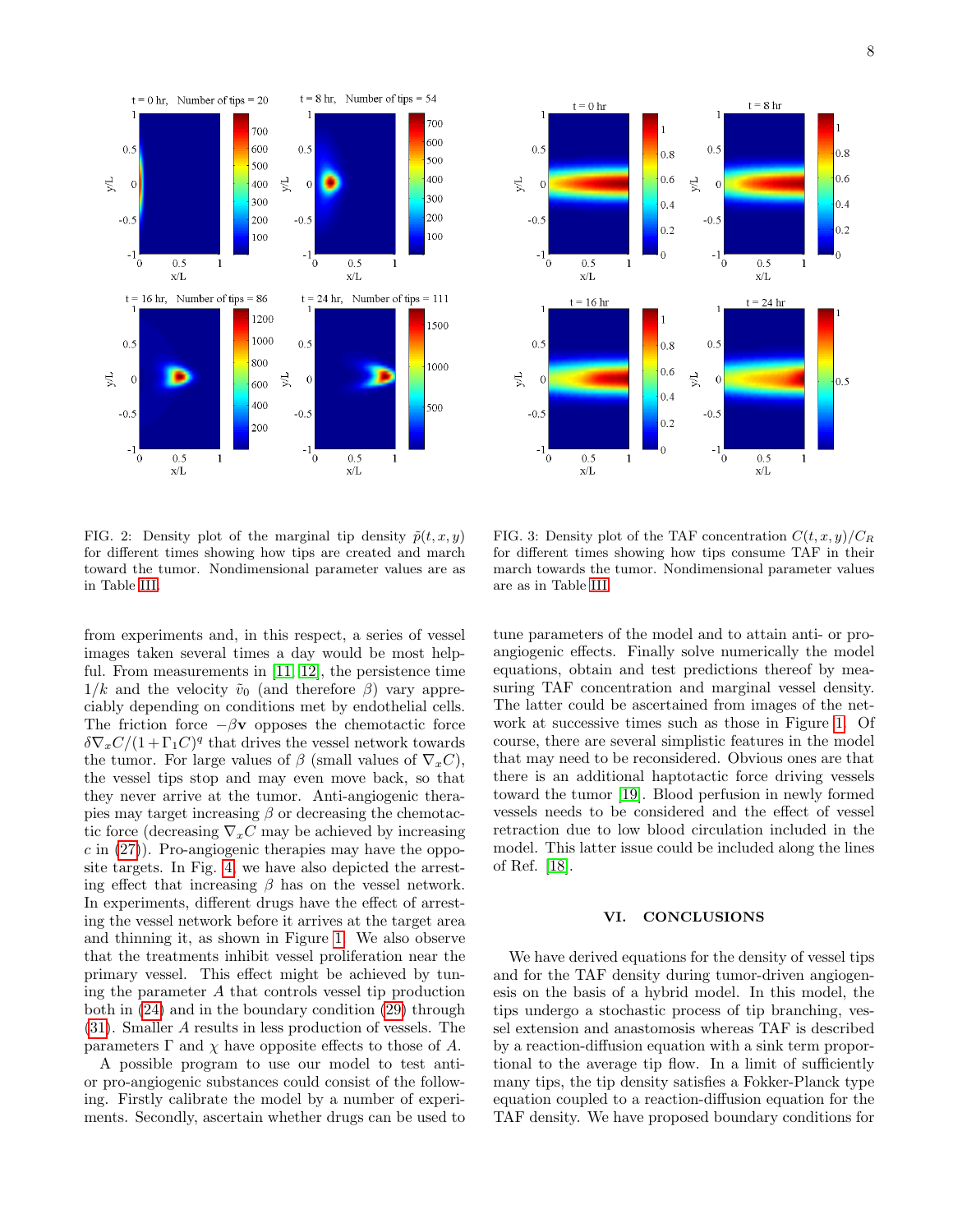

<span id="page-8-1"></span>FIG. 4: The integrated marginal tip density profile  $\int_{-\infty}^{\infty} \tilde{p}(t, x, y) dy$  for different times showing that the tip generation and motion proceeds as a pulse that grows as it advances towards the tumor. Persistence times  $1/k$  are 8.5 hours (solid line,  $\beta = 5.88$ ) and 3 hours (dashed line,  $\beta = 16.67$ ). Larger  $\beta$ values result in arresting the motion of the vessel tips toward the tumor.

these equations which describe the flux of vessel tip injected from a primary blood vessel in response to TAF emitted by the tumor and the tip density eventually arriving at the tumor. Numerical solution of the model in a simple geometry shows how tips are created at the primary blood vessel, propagate and proliferate towards the tumor and may or not reach it after a certain time depending on the parameter values. This is consistent with the known biological facts and with the original stochastic equations.

Additional work exploring the relation between our model and the stochastic equations is left for the future. Although the mean field continuum model should describe well average behavior, we expect that the stochastic description (from which the continuum model is derived) presents large variance in regions where the number of tips is small. The stochastic density of vessels has a large variance close to the initiating primary blood vessel, whereas fluctuations become unimportant closer to the tumor, in a region with many more vessels. Then the stochastic density of vessels derived from the solution of the fully stochastic model will approach the mean vessel density studied in this paper and represented in Fig. [5.](#page-8-2) The evolution of the vessel network depends on the values of the parameters in the model and a thorough study is required to design strategies based on modifying them. Ultimately, the effects of haptotaxis (fibronectin, MDE) and blood perfusion in the vessels may have to be added to the model in order to improve it.



<span id="page-8-2"></span>FIG. 5: Density plot of the vessel network left by the tips,  $\int_0^t \tilde{p}(s, x, y) ds$ , for different times. Nondimensional parameter values are as in Table [III.](#page-6-2)

#### Acknowledgments

This work has been supported by the Spanish Ministerio de Economía y Competitividad grant FIS2011-28838-C02-01. VC has been supported by a Chair of Excellence at the Universidad Carlos III de Madrid. It is a great pleasure to acknowledge fruitful discussions with Elisabetta Dejana of the Institute FIRC of Molecular Oncology of Milan, and Daniela Morale of the Department of Mathematics of the University of Milan. We also thank Elisabetta Dejana for allowing us to use Figure [1.](#page-0-0)

# <span id="page-8-0"></span>Appendix A: Derivation of the equation for the tip density

We need to introduce some notation. The union of the trajectories of the  $N(t)$  tips that exist up to time t,

<span id="page-8-3"></span>
$$
\mathbf{X}(t) = \bigcup_{i=1}^{N(t)} \{ \mathbf{X}^i(s), T^i \le s \le \min\{t, \Theta_i\} \} \tag{A1}
$$

is the network of endothelial cells. Here  $T^i$  and  $\Theta$  are the random birth (by branching) and death (by anastomosis) times of the ith tip. Each particle tip is characterized by its space  $\mathbf{X}^k(t)$  and velocity  $\mathbf{v}^k(t)$  coordinates, so that the whole process is characterized by the stochastic processes  $\{(\mathbf{X}^k(\tilde{t}), \mathbf{v}^k(t)), k = 1, ..., N(t), t \in \mathbb{R}_+\}.$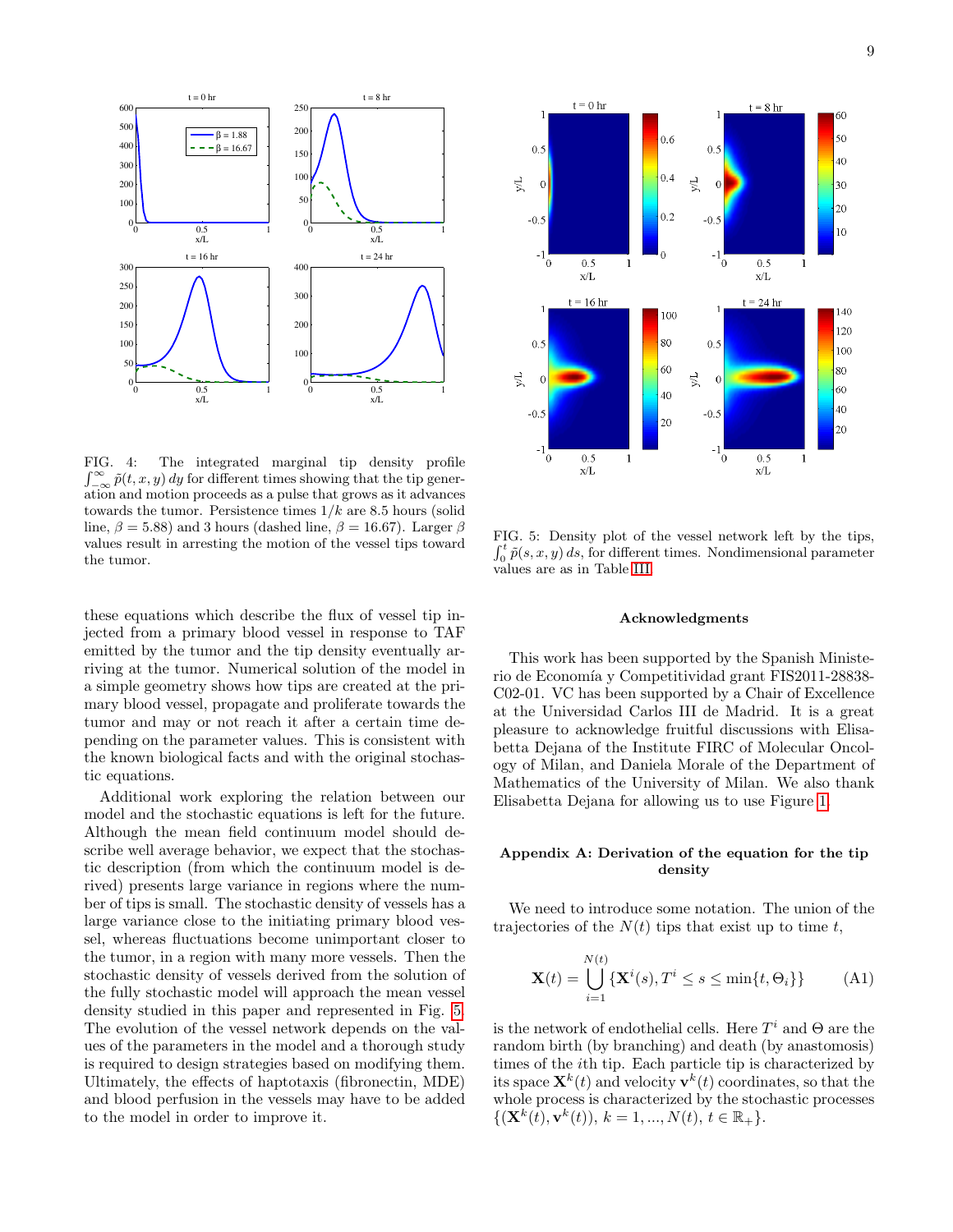At any time  $t \geq 0$ , the number of tips,  $N(t)$ , is of the same order  $O(N)$ , where N is a large positive integer. There are two fundamental random spatial measures describing the system at time t. Let  $Q_N(t)(A)$  be the number of tips with positions and velocities in the phase space region  $A$  at time  $t$  divided by  $N$ . Formally, the empirical measure  $Q_N$  of the processes  $(\mathbf{X}^k(t), \mathbf{v}^k(t)), k =$  $1, \ldots, N(t)$  is defined as

<span id="page-9-0"></span>
$$
Q_N(t) := \frac{1}{N} \sum_{k=1}^{N(t)} \epsilon_{(\mathbf{X}^k(t), \mathbf{v}^k(t))}.
$$
 (A2)

Here  $\epsilon_{(\mathbf{X}^k(t),\mathbf{v}^k(t))}(A) = \int_A \delta(\mathbf{x}-\mathbf{X}^k(t)) \, \delta(\mathbf{v}-\mathbf{v}^k(t)) \, d\mathbf{x} d\mathbf{v}$ and the delta function is the generalized derivative of the Dirac measure  $\epsilon_{(\mathbf{X}^k(t),\mathbf{v}^k(t))}$ . If we count tips that are in a spatial region at time  $t$ , no matter their velocities, their random empirical distribution  $T_N(t)$  is given by

$$
T_N(t) = \frac{1}{N} \sum_{k=1}^{N(t)} \epsilon_{X^k(t)} = Q_N(t) (\cdot \times \mathbb{R}^d).
$$
 (A3)

Under appropriate conditions, we have

<span id="page-9-8"></span>
$$
Q_N(t)(d(\mathbf{x}, \mathbf{v})) \sim p(t, \mathbf{x}, \mathbf{v}) \, d\mathbf{x} d\mathbf{v}, \tag{A4}
$$

$$
T_N(t)(d(\mathbf{x}, \mathbf{v})) \sim \tilde{p}(t, \mathbf{x}) d\mathbf{x}.
$$
 (A5)

#### a. Vessel extension

Using the empirical measure  $Q_N(t)$  of [\(A2\)](#page-9-0), we can write [\(6\)](#page-3-0) as

<span id="page-9-1"></span>
$$
\int g(\mathbf{x}, \mathbf{v}) Q_N(t) (d(\mathbf{x}, \mathbf{v})) = \int g(\mathbf{x}, \mathbf{v}) Q_N(0) (d(\mathbf{x}, \mathbf{v}))
$$
  
+ 
$$
\int_0^t \int \frac{1}{N} \sum_{k=1}^{N(s)} \mathbf{v}^k(s) \cdot \nabla_x g(\mathbf{X}^k(s), \mathbf{v}^k(s)) ds
$$
  
+ 
$$
\int_0^t \frac{1}{N} \sum_{k=1}^{N(s)} [\mathbf{F}(C(\mathbf{X}^k(s))) - k \mathbf{v}^k(s)]
$$
  

$$
\cdot \nabla_v g(\mathbf{X}^k(s), \mathbf{v}^k(s)) ds
$$
  
+ 
$$
\frac{\sigma^2}{2} \int_0^t \frac{1}{N} \sum_{k=1}^{N(s)} \Delta_v g(\mathbf{X}^k(s), \mathbf{v}^k(s)) ds + \tilde{M}_{1,N}(t). \text{ (A6)}
$$

#### b. Addition of tip branching

Let us denote by  $\Phi(ds \times d\mathbf{x} \times d\mathbf{v})$  the random variable that counts those tips born from an existing tip during times on  $(s, s + ds]$ , with positions on  $(\mathbf{x}, \mathbf{x} + d\mathbf{x})$ , and velocities on  $(v, v+dv)$ . Tip branching, described by the scaled marked point process  $\Phi_N = N^{-1}\Phi$ , contributes an

additional term to [\(A6\)](#page-9-1):

<span id="page-9-6"></span>
$$
\int_0^t \int g(\mathbf{x}, \mathbf{v}) \Phi_N(ds \times d\mathbf{x} \times d\mathbf{v}) \delta(\mathbf{v} - \mathbf{v}_0)
$$
  
= 
$$
\int_0^t \int g(\mathbf{x}, \mathbf{v}) \alpha(C(s, \mathbf{x})) \delta(\mathbf{v} - \mathbf{v}_0) Q_N(s) (d(\mathbf{x}, \mathbf{v})) ds
$$
  
+ 
$$
\tilde{M}_{2,N}(t) \tag{A7}
$$

(see e.g. [\[42\]](#page-11-12), p.235), where

<span id="page-9-7"></span>
$$
\tilde{M}_{2,N}(t) = \int_0^t \int g(\mathbf{x}, \mathbf{v}) [\Phi_N(ds \times d\mathbf{x} \times d\mathbf{v}) \delta(\mathbf{v} - \mathbf{v}_0) \n- \alpha(C(s, \mathbf{x})) \delta(\mathbf{v} - \mathbf{v}_0) Q_N(s) (d(\mathbf{x}, \mathbf{v})) ds], \text{ (A8)}
$$

is a zero mean martingale.

### c. Addition of anastomosis

Let us denote by  $\Psi(ds \times d\mathbf{x} \times d\mathbf{v})$  the random variable that counts those tips which are absorbed by the existing vessel network during time  $(s, s + ds)$ , with position in  $(\mathbf{x}, \mathbf{x} + d\mathbf{x}]$ , and velocity in  $(\mathbf{v}, \mathbf{v} + d\mathbf{v})$ . The contribution from the death process described by the scaled marked point process  $\Psi_N := N^{-1} \Psi$  is (see e.g. [\[42\]](#page-11-12), p.235 or [\[43\]](#page-11-13), p.252)

<span id="page-9-4"></span>
$$
\int_0^t \int g(\mathbf{x}, \mathbf{v}) \Psi_N(ds \times d\mathbf{x} \times d\mathbf{v})
$$
\n
$$
= \int_0^t \int g(\mathbf{x}, \mathbf{v}) \frac{\gamma}{N} \delta(\mathbf{x} - \mathbf{X}(s)) Q_N(s) (d(\mathbf{x}, \mathbf{v})) ds
$$
\n
$$
+ \tilde{M}_{3,N}(t),
$$
\n(A9)

where  $\delta(\mathbf{x} - \mathbf{X}(t))$  is given by

<span id="page-9-2"></span>
$$
\delta(\mathbf{x} - \mathbf{X}(t)) = \int_0^t ds \sum_{i=1}^{N(s)} \delta(\mathbf{x} - \mathbf{X}^i(s)), \quad \text{(A10)}
$$

and

<span id="page-9-5"></span>
$$
\tilde{M}_{3,N}(t) = \int_0^t \int g(\mathbf{x}, \mathbf{v}) [\Psi_N(ds \times d\mathbf{x} \times d\mathbf{v}) \n- \frac{\gamma}{N} \delta(\mathbf{x} - \mathbf{X}(s)) Q_N(s) (d(\mathbf{x}, \mathbf{v})) ds],
$$
(A11)

is itself a zero mean martingale. The delta function [\(A10\)](#page-9-2) indicates whether a tip has passed through the point x during any time up to  $t > 0$ . This can be formally justified as follows. The Hausdorff measure associated with the stochastic network  $X(t)$  of  $(A1)$  can be expressed in terms of the occupation time of a spatial region (a planar Borel set) by tips that exist up to a time  $t > 0$  (see page 225 of [\[44\]](#page-11-14) or page 252 of [\[43\]](#page-11-13) for the particular case of SDE's driven by the classical Brownian motion):

<span id="page-9-3"></span>
$$
\mathcal{H}^{1}(\mathbf{X}(t) \cap A) = \int_{0}^{t} ds \sum_{i=1}^{N(s)} \mathbb{I}_{A}(\mathbf{X}^{i}(s))
$$

$$
= \int_{0}^{t} ds \sum_{i=1}^{N(s)} \epsilon_{\mathbf{X}^{i}(s)}(A), \quad (A12)
$$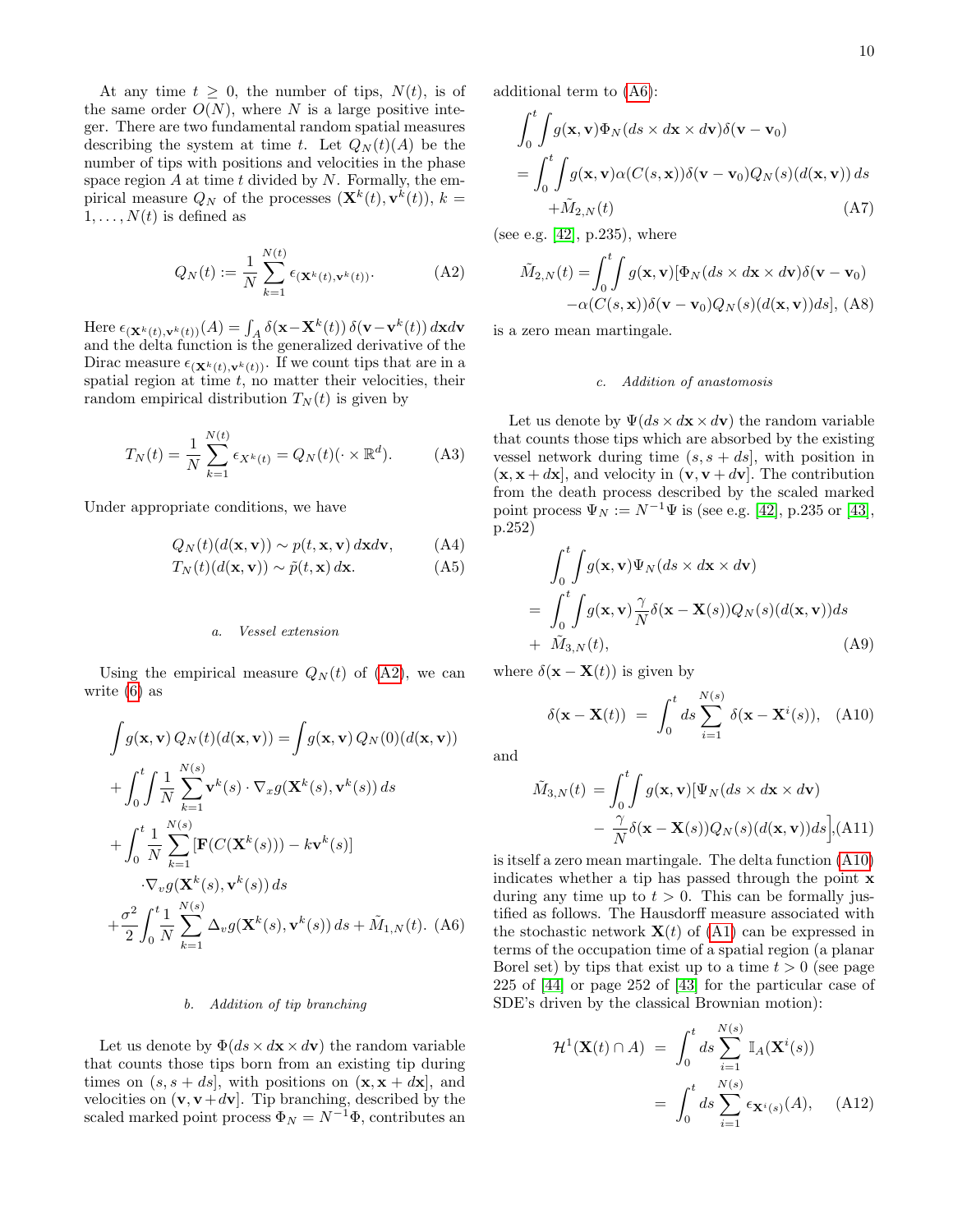where  $\mathbb{I}_A(\mathbf{x}) = 1$  if  $\mathbf{x} \in A$ , 0 otherwise. As the tip trajectories are sufficiently regular due to the choice [\(3\)](#page-2-2) of a Langevin model for the vessels extensions, the generalized derivative of the measure [\(A12\)](#page-9-3) is [\(A10\)](#page-9-2), as introduced in [\[45\]](#page-11-15). In practice, the delta functions in Equa-

Summing up  $(9)$ ,  $(A7)$ ,  $(A9)$  and  $(7)$  with  $(A8)$ ,  $(A11)$ we get

<span id="page-10-22"></span>
$$
\int g(\mathbf{x}, \mathbf{v}) Q_N(t) (d(\mathbf{x}, \mathbf{v})) = \int g(\mathbf{x}, \mathbf{v}) Q_N(0) (d(\mathbf{x}, \mathbf{v})) + \int_0^t \int \mathbf{v} \cdot \nabla_x g(\mathbf{x}, \mathbf{v}) Q_N(s) (d(\mathbf{x}, \mathbf{v})) ds \n+ \int_0^t \int [\mathbf{F}(C(s, \mathbf{x})) - k\mathbf{v}] \cdot \nabla_v g(\mathbf{x}, \mathbf{v}) Q_N(s) (d(\mathbf{x}, \mathbf{v})) ds + \int_0^t \int \frac{\sigma^2}{2} \Delta_v g(\mathbf{x}, \mathbf{v}) Q_N(s) (d(\mathbf{x}, \mathbf{v})) ds \n+ \int_0^t \int \alpha(C(s, \mathbf{x})) \delta(\mathbf{v} - \mathbf{v}_0) Q_N(s) (d(\mathbf{x}, \mathbf{v})) ds - \int_0^t \int \frac{\gamma}{N} \delta(\mathbf{x} - \mathbf{X}(s)) g(\mathbf{x}, \mathbf{v}) Q_N(s) (d(\mathbf{x}, \mathbf{v})) ds + \tilde{M}_N(t), \text{(A13)}
$$

where now

$$
\tilde{M}_N(t) = \tilde{M}_{1,N}(t) + \tilde{M}_{2,N}(t) + \tilde{M}_{3,N}(t)
$$

is still a zero mean martingale.

By suitable laws of large numbers, whenever  $N$  is sufficiently large,  $Q_N$  may admit a density given by  $(A4)$ [\[28,](#page-11-1) [29\]](#page-11-16). Consequently,  $\delta(\mathbf{x} - \mathbf{X}(t))$  in [\(A10\)](#page-9-2) approaches its mean value [\[46\]](#page-11-17)

$$
\lambda(t, \mathbf{x}) = \int_0^t \tilde{p}(s, \mathbf{x}) \, ds,\tag{A14}
$$

- <span id="page-10-0"></span>[1] P. F. Carmeliet, Nature 438, 932 (2005).
- <span id="page-10-1"></span>[2] R.F. Gariano, and T.W. Gardner, Nature 438, 960 (2005).
- [3] P. Carmeliet, and M. Tessier-Lavigne, Nature 436, 193 (2005).
- <span id="page-10-2"></span>[4] P. Carmeliet, and R.K. Jain, Nature **473**, 298 (2011).
- <span id="page-10-3"></span>[5] J. Folkman, Adv. Cancer Res. 19, 331 (1974).
- [6] R. K. Jain, and P. F. Carmeliet, Scientific American 285, 38 (2001).
- <span id="page-10-4"></span>[7] M. Corada, L. Zanetta, F. Orsenigo, F. Breviario, M. G. Lampugnani, S. Bernasconi, F. Liao, D. J. Hicklin, P. Bohlen, and E. Dejana, Blood 100, 905 (2002).
- <span id="page-10-5"></span>[8] H. A. Harrington, M. Maier, L. Naidoo, N. Whitaker, and P. G. Kevrekidis, Mathematical and Computer Modelling 46, 513 (2007).
- <span id="page-10-6"></span>[9] S. Tong, and F. Yuan, Microvascular Research 61, 14 (2001).
- <span id="page-10-7"></span>[10] M. Burger, V. Capasso, and A. Micheletti, Journal of Engineering Mathematics 49, 339 (2004).
- <span id="page-10-8"></span>[11] C. L. Stokes, D. A. Lauffenburger, and S. K. Williams, J. Cell Science 99, 419 (1991).
- <span id="page-10-9"></span>[12] C. L. Stokes, and D. A. Lauffenburger, J. Theor. Biol. 152, 377 (1991).
- <span id="page-10-10"></span>[13] A. R. A. Anderson, and M. A. J. Chaplain, Bull. Math. Biol. 60, 857 (1998).
- <span id="page-10-18"></span>[14] M. J. Plank, and B. D. Sleeman, IMA J. Math. Med. Biol. 20, 135 (2003).

where  $\tilde{p}$  is the marginal tip density [\(12\)](#page-3-4). We now integrate by parts [\(A13\)](#page-10-22), differentiate the result with respect to time and ignore the martingales in the limit as  $N \to \infty$ , thereby obtaining [\(11\)](#page-3-1).

A rigorous derivation of [\(11\)](#page-3-1) from [\(A13\)](#page-10-22) requires additional mathematical analysis including a proof of existence, uniqueness, and sufficient regularity of the solution of [\(11\)](#page-3-1) subject to suitable boundary and initial conditions; see also [\[28,](#page-11-1) [31\]](#page-11-2). This is outside the scope of the present paper.

- <span id="page-10-21"></span>[15] N.V. Mantzaris, S. Webb, H.G. Othmer, J. Math. Biol. 49, 111 (2004).
- [16] S. Sun, M. F. Wheeler, M. Obeyesekere, and C. W. Patrick Jr., Bull. Math. Biol. 67, 313 (2005).
- <span id="page-10-19"></span>[17] S. Sun, M. F. Wheeler, M. Obeyesekere, and C. W. Patrick Jr., Multiscale Model Simul. 4, 1137 (2005).
- <span id="page-10-20"></span>[18] A. Stéphanou, S. R. McDougall, A. R. A. Anderson, and M. A. J. Chaplain, Math. Comput. Modelling 44, 96 (2006).
- <span id="page-10-13"></span>[19] V. Capasso, and D. Morale, J. Math. Biol. 58, 219 (2009).
- [20] K.R. Swanson, R.C. Rockne, J. Claridge, M.A. Chaplain, E.C. Alvord Jr, and A.R.A. Anderson, Cancer Res. 71, 7366 (2011).
- <span id="page-10-12"></span>[21] M. Scianna, L. Munaron, and L. Preziosi, Prog. Biophys. Mol. Biol. 106(2), 450 (2011).
- <span id="page-10-11"></span>[22] S.L. Cotter, V. Klika, L. Kimpton, S. Collins, and A. E. P. Heazell, J.R. Soc. Interface 11, 20140149 (2014).
- <span id="page-10-14"></span>[23] D. Morale, V.Capasso, and K.Ölschlaeger, J.Math. Biol. 50, 49 (2005).
- <span id="page-10-15"></span>[24] V. Capasso, in Pattern Formation in Morphogenesis. Problems and Mathematical Issues (V. Capasso, M. Gromov, A. Harel-Bellan, N. Morozova, and L.L. Pritchard, Eds.) (Springer, Heidelberg, 2013) Part 3, 283.
- <span id="page-10-16"></span>[25] V. Capasso, D. Morale, and G. Facchetti, BioSystems 112, 292 (2013).
- <span id="page-10-17"></span>[26] V. Capasso, and A. Micheletti, in Complex Systems in